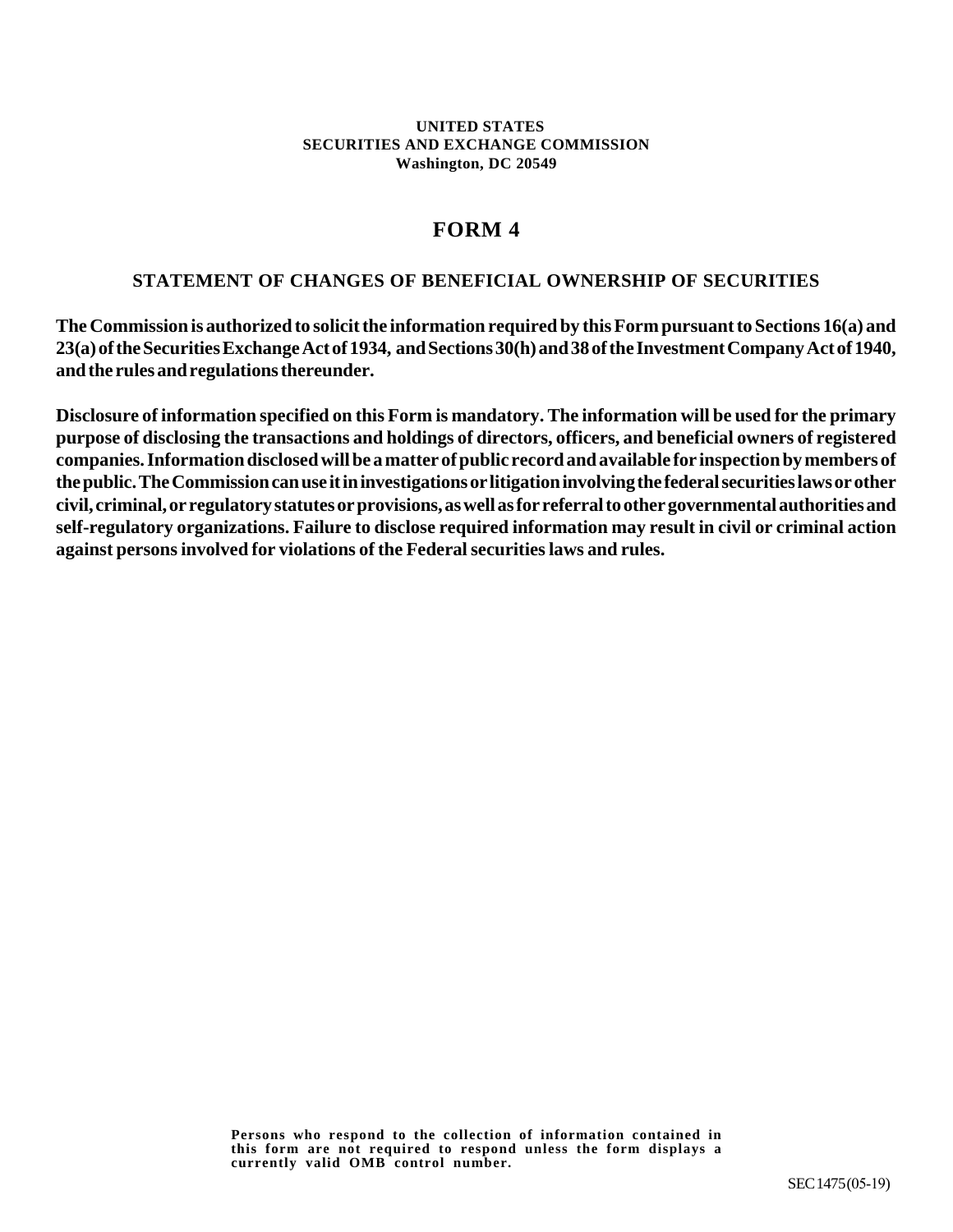# **GENERAL INSTRUCTIONS**

## **1. When Form Must Be Filed**

- (a) This Form must be filed before the end of the second business day following the day on which a transaction resulting in a change in beneficial ownership has been executed (see Rule  $16a-1(a)(2)$  and Instruction 4 regarding the meaning of "beneficial owner," and Rule 16a-3(g) regarding determination of the date of execution for specified transactions). This Form and any amendment is deemed filed with the Commission or the Exchange on the date it is received by the Commission or the Exchange, respectively. *See*, however, Rule 16a-3(h) regarding delivery to a third party business that guarantees delivery of the filing no later than the specified due date.
- (b) A reporting person no longer subject to Section 16 of the Securities Exchange Act of 1934 ("Exchange Act") must check the exit box appearing on this Form. However, Form 4 and 5 obligations may continue to be applicable. *See* Rule 16a-3 (f); *see also* Rule 16a-2(b) (transactions after termination of insider status). Form 5 transactions to date may be included on this Form and subsequent Form 5 transactions may be reported on a later Form 4 or Form 5, provided all transactions are reported by the required date.
- (c) A separate Form shall be filed to reflect beneficial ownership of securities of each issuer.
- (d) If a reporting person is not an officer, director, or ten percent holder, the person should check "other" in Item 6 (Relationship of Reporting Person to Issuer) and describe the reason for reporting status in the space provided.

## **2. Where Form Must be Filed**

- (a) A reporting person must file this Form in electronic format via the Commission's Electronic Data Gathering Analysis and Retrieval System (EDGAR) in accordance with EDGAR rules set forth in Regulation S-T (17 CFR Part 232), except that a filing person that has obtained a hardship exception under Regulation S-T Rule 202 (17 CFR 232.202) may file the Form in paper. For assistance with technical questions about EDGAR or to request an access code, call the EDGAR Filer Support Office at (202) 942-8900. For assistance with questions about the EDGAR rules, call the Office of EDGAR and Information Analysis at (202) 942-2940.
- (b) At the time this Form or any amendment is filed with the Commission, file one copy with each Exchange on which any class of securities of the issuer is registered. If the issuer has designated a single Exchange to receive Section 16 filings, the copy shall be filed with that Exchange only.
- (c) [Removed and Reserved]

#### **3. Class of Securities Reported**

- (a) (i) Persons reporting pursuant to Section 16(a) of the Exchange Act must report each transaction resulting in a change in beneficial ownership of any class of equity securities of the issuer and the beneficial ownership of that class of securities following the reported transaction(s), even though one or more of such classes may not be registered pursuant to Section 12 of the Exchange Act.
	- (ii) Reserved and Removed.
	- (iii) Persons reporting pursuant to Section 30(h) of the Investment Company Act of 1940 must report each transaction resulting in a change in beneficial ownership of any class of securities (equity or debt) of the registered closedend investment company (other than "short-term paper" as defined in Section 2(a)(38) of the Investment Company Act) and the beneficial ownership of that class of securities following the reported transaction(s).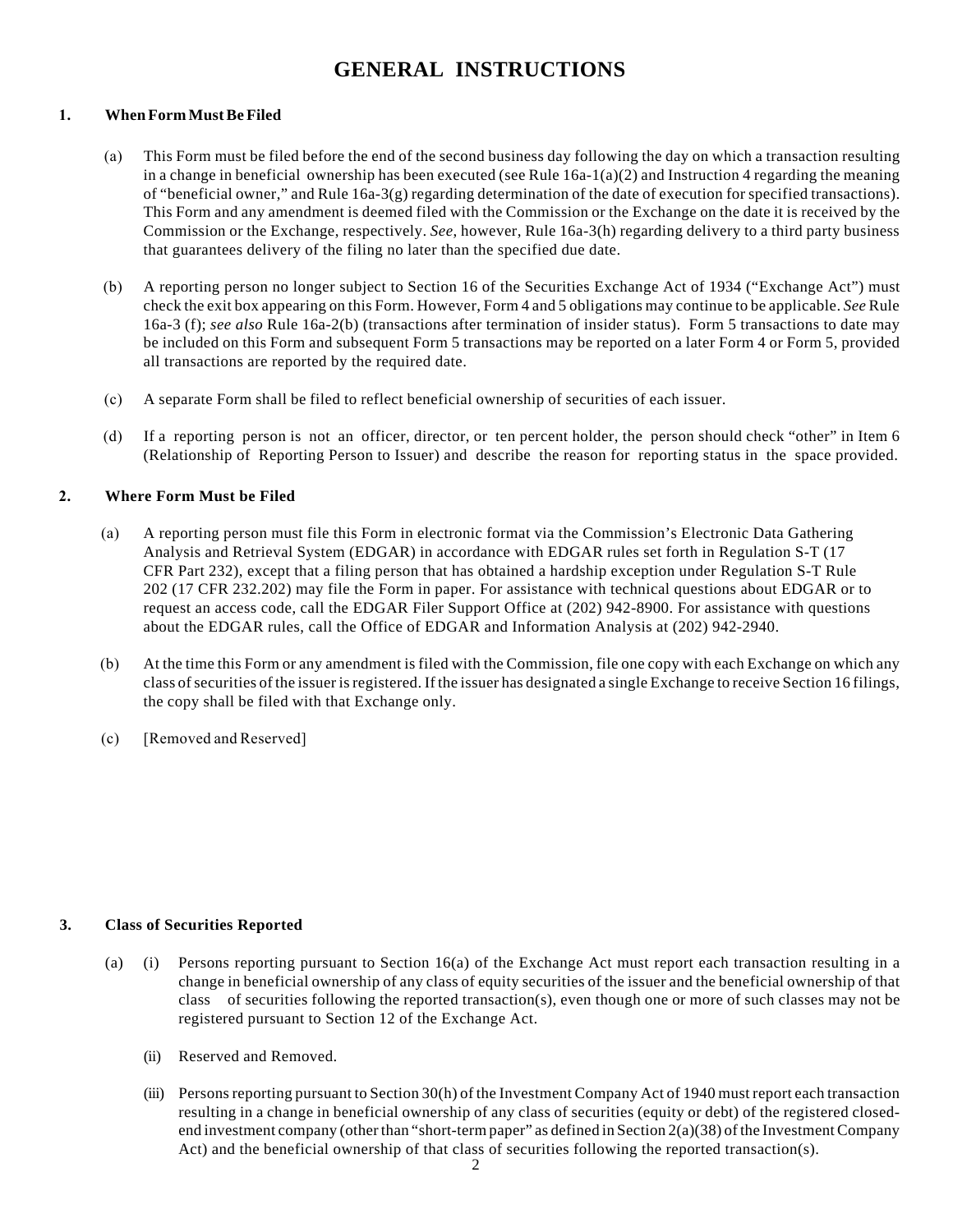- (b) The title of the security should clearly identify the class, even if the issuer has only one class of securities outstanding; for example, "Common Stock," "Class A Common Stock," "Class B Convertible Preferred Stock," etc.
- (c) The amount of securities beneficially owned should state the face amount of debt securities (U.S. Dollars) or the number of equity securities, whichever is appropriate.

#### **4. Transactions and Holdings Required To Be Reported**

- (a) *General Requirements* 
	- (i) Report, in accordance with Rule  $16a-3(g)$ :
		- (1) all transactions not exempt from §16(b);
		- (2) all transactions exempt from Section 16(b) pursuant to  $\S 240.16b-3(d)$ ,  $\S 240.16b-3(e)$ , or  $\S 240.16b-3(f)$ ; and
		- (3) all exercises and conversions of derivative securities, regardless of whether exempt from Section 16(b) of the Act.

Every transaction must be reported even though acquisitions and dispositions are equal. Report total beneficial ownership following the reported transaction(s) for each class of securities in which a transaction was reported.

- *Note***:** The amount of securities beneficially owned following the reported transaction(s) specified in Column 5 of Table I and Column 9 of Table II should reflect those holdings reported or required to be reported by the date of theForm. Transactions and holdings eligible for deferred reporting on Form 5 need not be reflected in the month end total unless the transactions were reported earlier or are included on this Form.
	- (ii) Each transaction should be reported on a separate line. Transaction codes specified in Item 8 should be used to identify the nature of the transaction resulting in an acquisition or disposition of a security. A deemed execution date must be reported in Column 2A of Table I or Column 3A of Table II only if the execution date for the transaction is calculated pursuant to  $\S 240.16a-3(g)(2)$  or  $\S 240.16a-3(g)(3)$ .
- *Note***:** Transactions r eportable on Form 5 may, at the option of the reporting person, be reported on a Form 4 filed before the due date of the Form 5. (*See* Instruction 8 for the code for voluntarily reported transactions.)
- (b) *Beneficial Ownership Reported (Pecuniary Interest)* 
	- (i) Although for purposes of determining status as a ten percent holder, a person is deemed to beneficially own securities over which that person exercises voting or investment control (*see* Rule 16a-1(a)(1)), for reporting transactions and holdings, a person is deemed to be the beneficial owner of securities if that person has the opportunity, directly or indirectly, to profit or share in any profit derived from a transaction in the securities ("pecuniary interest"). *See* Rule 16a-1(a)(2). *See also* Rule 16a-8 for the application of the beneficial ownership definition to trust holdings and transactions.
	- (ii) Both direct and indirect beneficial ownership of securities shall be reported. Securities beneficially owned directly are those held in the reporting person's name or in the name of a bank, broker or nominee for the account of the reporting person. In addition, securities held as joint tenants, tenants in common, tenants by the entirety, or as community property are to be reported as held directly. If a person has a pecuniary interest, by reason of any contract, understanding or relationship (including a family relationship or arrangement), in securities held in the name of another person, that person is an indirect beneficial owner of the securities. *See* Rule 16a-1(a)(2)(ii) for certain indirect beneficial ownerships.
	- (iii) Report transactions in securities beneficially owned directly on a separate line from those beneficially owned indirectly. Report different forms of indirect ownership on separate lines. The nature of indirect ownership shall be stated as specifically as possible; for example, "By Self as Trustee for X," "By Spouse," "By X Trust," "By Y Corporation," etc.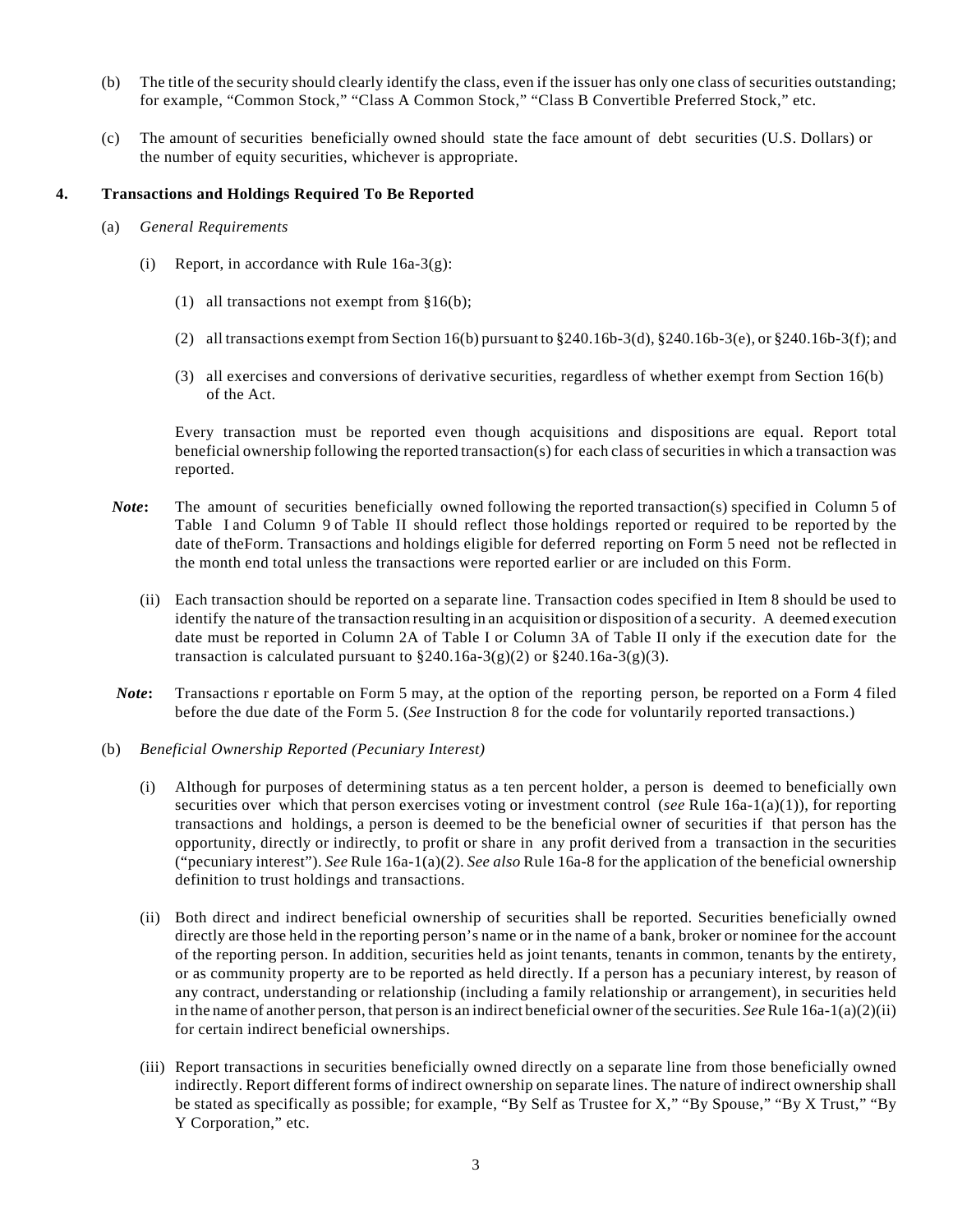- (iv) In stating the amount of securities acquired, disposed of, or beneficially owned indirectly through a partnership, corporation, trust, or other entity, report the number of securities representing the reporting person's proportionate interest in transactions conducted by that entity or holdings of that entity. Alternatively, at the option of the reporting person, the entire amount of the entity's interest may be reported. *See* Rule 16a-1(a)(2)(ii)(B) and Rule  $16a-1(a)(2)(iii)$ .
- (v) Where more than one beneficial owner of the same equity securities must report the same transaction on Form 4, such owners may file Form 4 individually or jointly. Joint and group filings may be made by any designated beneficial owner. Transactions with respect to securities owned separately by any joint or group filer are permitted to be included in the joint filing. Indicate only the name and address of the designated filer in Item 1 of Form 4 and attach a list of the names and addresses of each other reporting person. Joint and group filings must include all required information for each beneficial owner, and such filings must be signed by each beneficial owner, or on behalf of such owner by an authorized person.

If this Form is being filed in paper pursuant to a hardship exemption and the space provided for signatures is insufficient, attach a signature page. If this Form is being filed in paper, submit any attached listing of names or signatures on another Form 4, copy of Form 4 or separate page of 8 ½ by 11 inch white paper, indicate the number of pages comprising the report (Form plus attachments) at the bottom of each report page (*e.g.*, 1 of 3, 2 of 3, 3 of 3), and include the name of the designated filer and information required by Items 2 and 3 of the Form on the attachment.

See Rule 16a-3(i) regarding signatures.

- (c) *Non-Derivative and Derivative Securities* 
	- (i) Report acquisitions or dispositions and holdings of non-derivative securities in Table I. Report acquisitions or dispositions and holdings of derivative securities (*e.g.*, puts, calls, options, warrants, convertible securities, or other rights or obligations to buy or sell securities) in Table II. Report the exercise or conversion of a derivative security in Table II (as a disposition of the derivative security) and report in Table I the holdings of the underlying security. Report acquisitions or dispositions and holdings of derivative securities that are both equity securities and convertible or exchangeable for other equity securities (*e.g.*, convertible preferred securities) only in Table II.
	- (ii) The title of a derivative security and the title of the equity security underlying the derivative security should be shown separately in the appropriate columns in Table II. The "puts" and "calls" reported in Table II include, in addition to separate puts and calls, any combination of the two, such as spreads and straddles. In reporting an option in Table II, state whether it represents a right to buy, a right to sell, an obligation to buy, or an obligation to sell the equity securities subject to the option.
	- (iii) Describe in the appropriate columns in Table II characteristics of derivative securities, including title, exercise or conversion price, date exercisable, expiration date, and the title and amount of securities underlying the derivative security. If the transaction reported is a purchase or a sale of a derivative security, the purchase or sale price of that derivative security shall be reported in column 8. If the transaction is the exercise or conversion of a derivative security, leave column 8 blank and report the exercise or conversion price of the derivative security in column 2.
	- (iv) Securities constituting components of a unit shall be reported separately on the applicable table (*e.g.*, if a unit has a non-derivative security component and a derivative security component, the non-derivative security component shall be reported in Table I and the derivative security component shall be reported in Table II). The relationship between individual securities comprising the unit shall be indicated in the space provided for explanation of responses. When securities are purchased or sold as a unit, state the purchase or sale price per unit and other required information regarding the unit securities.

#### **5. Price of Securities**

(a) Prices of securities shall be reported in U.S. dollars on a per share basis, not an aggregate basis, except that the aggregate price of debt shall be stated. Amounts reported shall exclude brokerage commissions and other costs of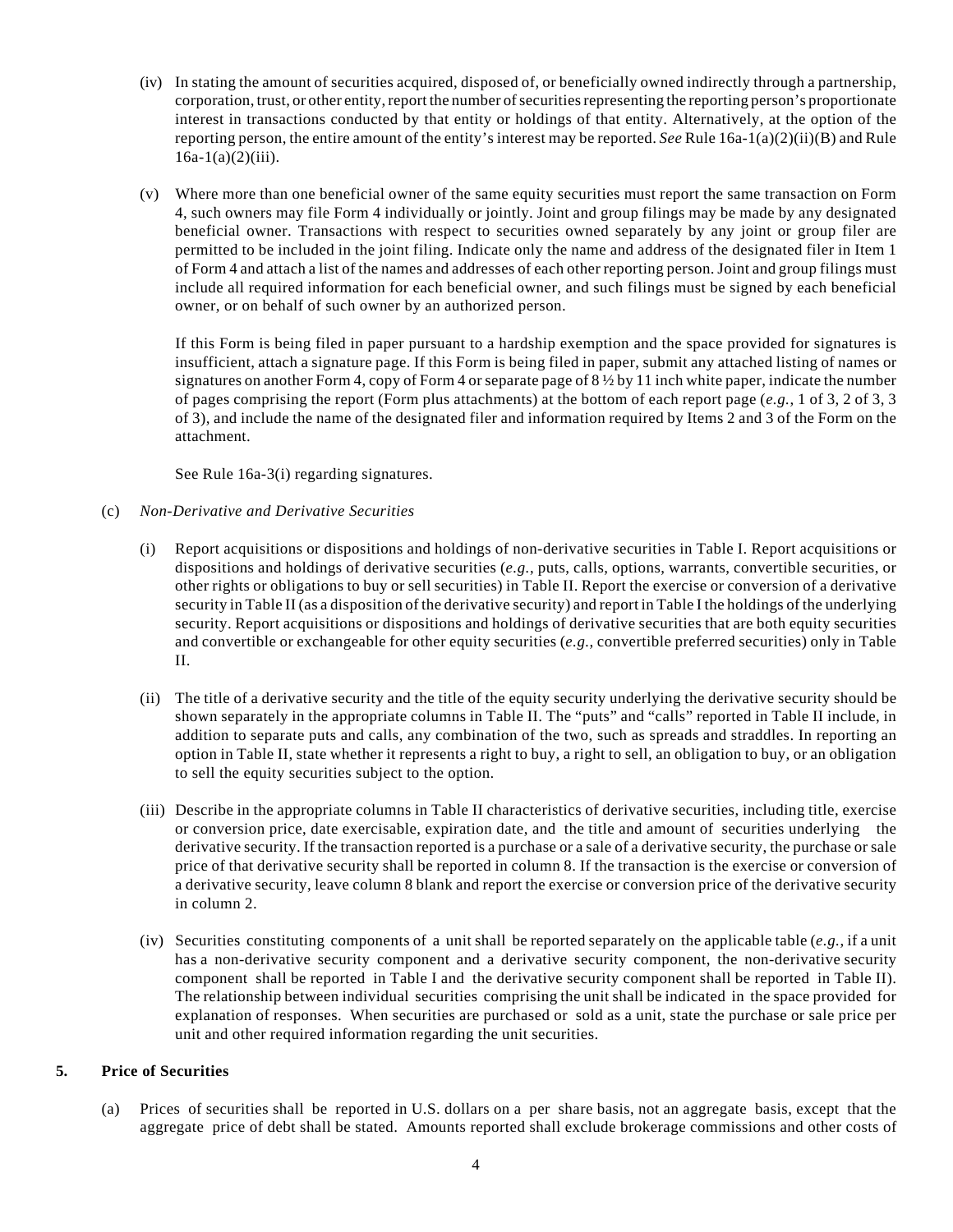execution.

(b) If consideration other than cash was paid for the security, describe the consideration, including the value of the consideration, in the space provided for explanation of responses.

#### **6. Additional Information**

- (a) If the space provided in the line items on the electronic Form is insufficient, use the space provided for footnotes. If the space provided for footnotes is insufficient, create a footnote that refers to an exhibit to the form that contains the additional information.
- (b) If the space provided in the line items on the paper Form or space provided for additional comments is insufficient, attach another Form 4, copy of Form 4 or separate 8 ½ by 11 inch white paper to Form 4, completed as appropriate to include the additional comments. Each attached page must include information required in Items 1, 2 and 3 of the Form. The number of pages comprising the report (Form plus attachments) shall be indicated at the bottom of each report page (*e.g.*, 1 of 3, 2 of 3, 3 of 3).
- (c) If one or more exhibits are included, whether due to a lack of space or because the exhibit is, by nature, a separate document (*e.g.*, a power of attorney), provide a sequentially numbered list of the exhibits in the Form. Use the number "24" for any power of attorney and the number "99" for any other exhibit. If there is more than one of either such exhibit, then use numerical subparts. If the exhibit is being filed as a confirming electronic copy under Regulation S-T Rule 202(d) (17 CFR 232.202(d)), then place the designation "CE" (confirming exhibit) next to the name of the exhibit in the exhibit list. If the exhibit is being filed in paper pursuant to a hardship exception under Regulation S-T Rule 202 (17 CFR 232.202), then place the designation "P" (paper) next to the name of the exhibit in the exhibit list.
- (d) If additional information is not reported as provided in paragraph (a), (b) or (c) of this instruction, whichever apply, it will be assumed that no additional information was provided.

## **7. Signature**

- (a) If the Form is filed for an individual, it shall be signed by that person or specifically on behalf of the individual by a person authorized to sign for the individual. If signed on behalf of the individual by another person, the authority of such person to sign the Form shall be confirmed to the Commission in writing in an attachment to the Form or as soon as practicable in an amendment by the individual for whom the Form is filed, unless such a confirmation still in effect is on file with the Commission. The confirming statement need only indicate that the reporting person authorizes and designates the named person or persons to file the Form on the reporting person's behalf, and state the duration of the authorization.
- (b) If the Form is filed for a corporation, partnership, trust, or other entity, the capacity in which the individual signed shall be set forth (*e.g.*, John Smith, Secretary, on behalf of X Corporation).

#### **8. Transaction Codes**

Use the codes listed below to indicate in Table I, Column 3 and Table II, Column 4 the character of the transaction reported. Use the code that most appropriately describes the transaction. If the transaction is not specifically listed, use transaction Code "J" and describe the nature of the transaction in the space for explanation of responses. If a transaction is voluntarily reported earlier than required, place "V" in the appropriate column to so indicate; otherwise, the column should be left blank. If a transaction involves an equity swap or instrument with similar characteristics, use transaction code "K" in addition to the code(s) that most appropriately describes the transaction, *e.g.*, "S/K" or "P/K."

#### *General Transaction Codes*

- P Open market or private purchase of non-derivative or derivative security
- S Open market or private sale of non-derivative or derivative security